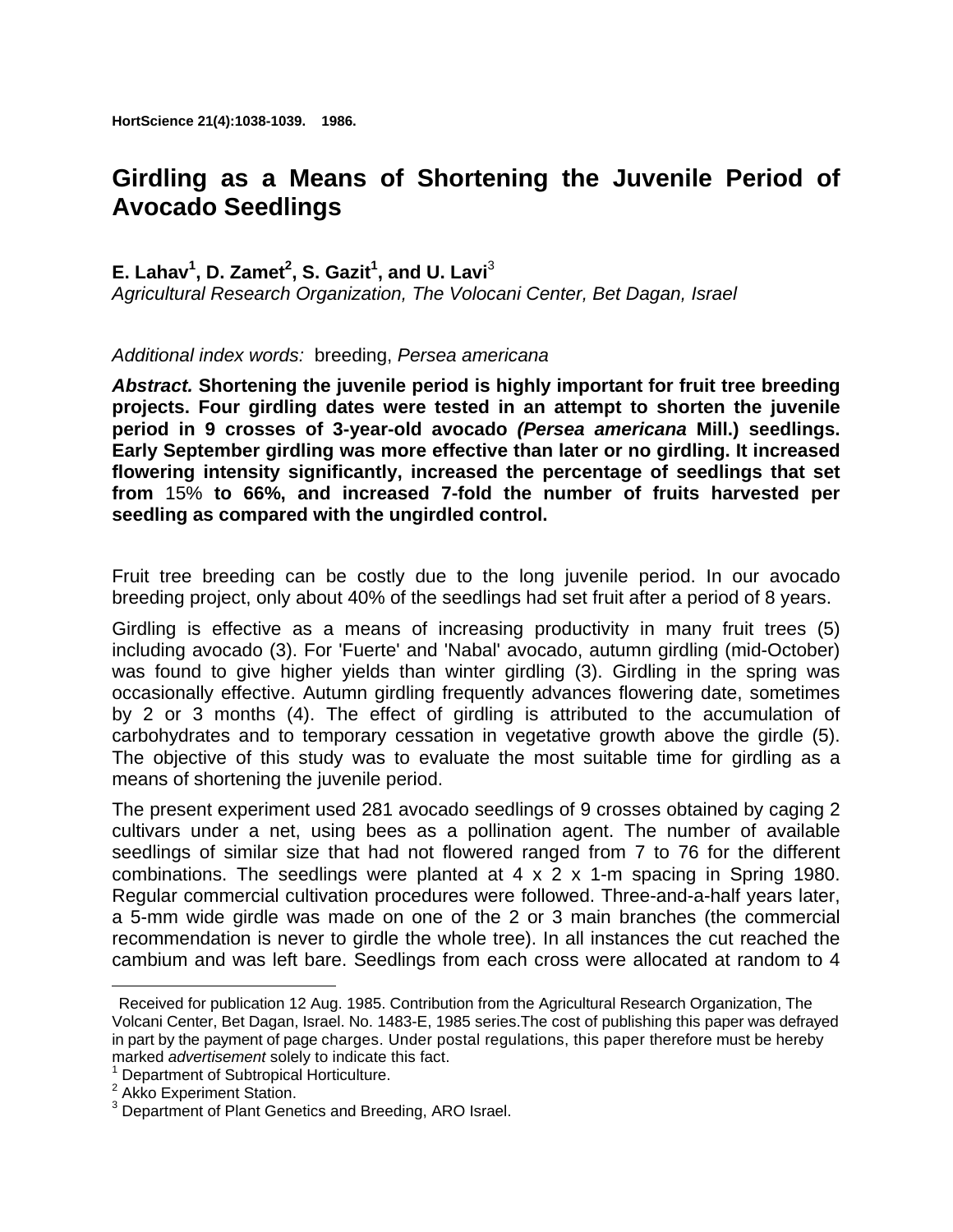girdling dates and an ungirdled control: 12 Sept. 1983, 18 Oct. 1983, 22 Nov. 1983, and 5 Jan. 1984. The effect of girdling was compared on the progeny of the following crosses: 'Ettinger' x 'Fuerte'; 'Ettinger' x 'Pinkerton'; 'Ettinger' x 'Rosh Hanikra II; 'Hass' x 'Ettinger'; 'Ettinger' x 'Hass'; 'Rincon' x 'Rincon' (selfed); 'Ettinger' x 'Wurtz'; 'Tova' x 'Irving' and Tova' x 'Regina'. Thus, each progeny population was treated at the 4 girdling dates, and there was an ungirdled control.

| Table 1. Effect of girdling date on flowering and fruit set of avocado seedlings.<br>Date of<br>girdling | No.<br>seedlings | Seedlings<br>flowered<br>$(\%$ of total) | Flowering<br>intensity <sup>y</sup> | Seedlings<br>that set fruit<br>$(\%$ of total) | Average<br>no. fruit<br>per seedling |
|----------------------------------------------------------------------------------------------------------|------------------|------------------------------------------|-------------------------------------|------------------------------------------------|--------------------------------------|
| 12 Sept. 1983                                                                                            | 73               | 99.2 a <sup>x</sup>                      | 2.7a                                | 65.4a                                          | 9.3a                                 |
| 18 Oct. 1983                                                                                             | 64               | 93.7a                                    | 2.3 <sub>b</sub>                    | 54.8 ab                                        | $6.3$ ab                             |
| 22 Nov. 1983                                                                                             | 43               | 90.9 ab                                  | 2.0 <sub>b</sub>                    | $42.6$ ab                                      | 4.7 <sub>bc</sub>                    |
| 5 Jan. 1984                                                                                              | 27               | 61.4 <sub>b</sub>                        | 1.0c                                | 27.4 bc                                        | 1.7 <sub>bc</sub>                    |
| Ungirdled control                                                                                        | 74               | 47.3 b                                   | 1.0c                                | 14.9c                                          | 1.3c                                 |

<sup>z</sup>All values are least-square means.

<sup>x</sup>Within column, means separated by Tukey-Kramer test,  $P = 0.05$ .

<sup>y</sup>Flowering intensity ranked from  $1 =$  very little to  $5 =$  profuse.

| Effect of parentage on the flowering and fruit set of avocado seedlings. <sup><math>z</math></sup> | Table 2. |  |  |  |  |  |  |  |  |  |  |  |
|----------------------------------------------------------------------------------------------------|----------|--|--|--|--|--|--|--|--|--|--|--|
|----------------------------------------------------------------------------------------------------|----------|--|--|--|--|--|--|--|--|--|--|--|

| Cross                   | No.<br>seedlings | Seedlings<br>flowered<br>(% of total) | Flowering<br>intensity <sup>y</sup> | Seedlings<br>that set<br>fruit<br>(% of total) | Average<br>no. fruits<br>per seedling |
|-------------------------|------------------|---------------------------------------|-------------------------------------|------------------------------------------------|---------------------------------------|
| Rincon (selfed)         | 17               | 99.9 $a^x$                            | 2.9a                                | 80.1a                                          | 9.0a                                  |
| Ettinger x Hass         | 20               | 86.9 ab                               | 2.1 <sub>b</sub>                    | $60.2$ ab                                      | 8.4 a                                 |
| Hass x Ettinger         | 37               | 79.5 ab                               | 1.8 <sub>bc</sub>                   | 56.2 ab                                        | 7.8 a                                 |
| Ettinger x Wurtz        | 27               | $66.8$ bc                             | $1.3 \text{ cd}$                    | $26.6$ bc                                      | 5.6 ab                                |
| Tova x Irving           | 62               | 74.2 b                                | 1.5 <sub>bc</sub>                   | 48.2 abc                                       | 5.2 ab                                |
| Ettinger x Rosh Hanikra | 7                | 99.9a                                 | $2.3$ ab                            | 39.5 abc                                       | $2.1$ ab                              |
| Tova x Regina           | 76               | 42.2c                                 | 1.0 <sub>d</sub>                    | 21.0c                                          | 1.9 <sub>b</sub>                      |
| Ettinger x Pinkerton    | 25               | 78.9 ab                               | 1.5 <sub>bc</sub>                   | 34.6 bc                                        | 1.6 <sub>b</sub>                      |
| Ettinger x Fuerte       | 10               | 80.3 ab                               | 1.8 <sub>bc</sub>                   | 5.0c                                           | 0.5 <sub>b</sub>                      |

<sup>z</sup>All values are least-square means. Crosses are arranged in descending order according to average number of fruits per seedling.

<sup>y</sup>Flowering intensity ranked from  $1 =$  very little to  $5 =$  profuse.

<sup>x</sup>Within column, means separated by Tukey–Kramer test,  $P = 0.05$ .

Two-way analyses of variance (ANOVA) were carried out for unbalanced data (1) evaluating the effects of dates (Table 1) and seedlings' origin (Table 2) on: a) percentage of seedlings that flowered; b) flowering intensity evaluation rating from  $1 =$ few flowers to  $5 =$  profuse flowering; c) percentage of seedlings that set fruit; and d) average number of fruits (left for harvest) per seedling).

In order to obtain homogeneity of variance within treatments, an arcsin transformation was applied to percentage calculations before the analysis. The interaction between cross and girdling date was not significant for any of the parameters studied. Thus, a new ANOVA was done without an interaction term followed by least-square means calculations for main effects with the Tukey Kramer test (2) to determine for significance between different levels. (Least square means are estimates of the mean values adjusted for the imbalanced number of individuals in the different treatments.)

Girdling improved each of the measured parameters, and the earlier the girdling, the